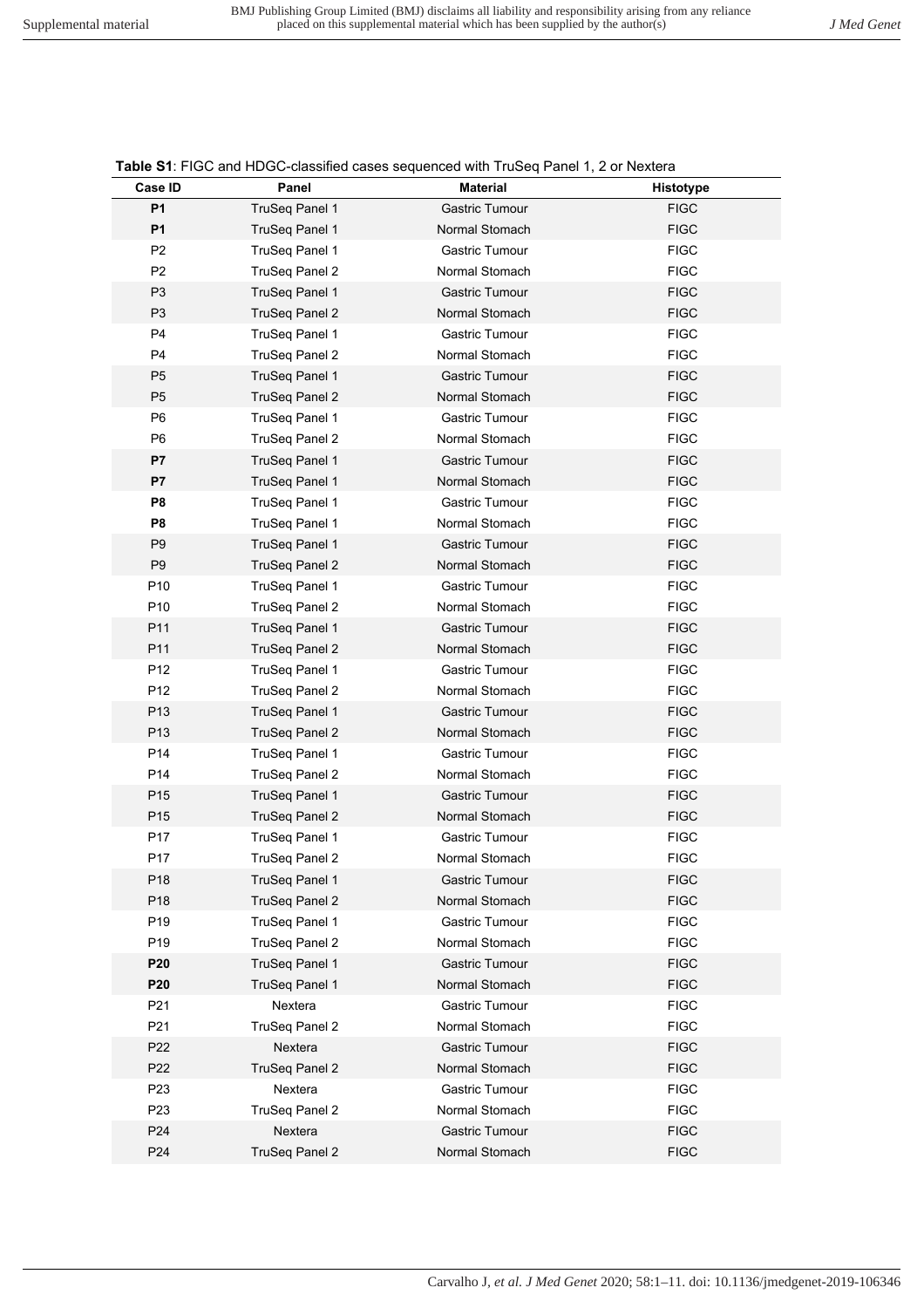| P <sub>25</sub> | Nextera               | Gastric Tumour | <b>FIGC</b> |
|-----------------|-----------------------|----------------|-------------|
| P <sub>25</sub> | TruSeq Panel 2        | Normal Stomach | <b>FIGC</b> |
| P <sub>26</sub> | Nextera               | Gastric Tumour | <b>FIGC</b> |
| P <sub>26</sub> | <b>TruSeg Panel 2</b> | Normal Stomach | <b>FIGC</b> |
| P <sub>27</sub> | Nextera               | Gastric Tumour | <b>FIGC</b> |
| P <sub>27</sub> | TruSeq Panel 2        | Normal Stomach | <b>FIGC</b> |
| P <sub>28</sub> | Nextera               | Gastric Tumour | <b>FIGC</b> |
| P <sub>28</sub> | TruSeq Panel 2        | Normal Stomach | <b>FIGC</b> |
| P <sub>29</sub> | TruSeg Panel 1        | Gastric Tumour | <b>FIGC</b> |
| P29             | TruSeq Panel 2        | Normal Stomach | <b>FIGC</b> |
| P30             | TruSeg Panel 1        | Gastric Tumour | <b>FIGC</b> |
| P30             | <b>TruSeg Panel 2</b> | Normal Stomach | <b>FIGC</b> |
| P32             | TruSeg Panel 1        | Gastric Tumour | <b>FIGC</b> |
| P32             | TruSeq Panel 2        | Normal Stomach | <b>FIGC</b> |
| P33             | TruSeg Panel 1        | Gastric Tumour | <b>FIGC</b> |
| P33             | <b>TruSeg Panel 2</b> | Normal Stomach | <b>FIGC</b> |
| P34             | TruSeq Panel 1        | Gastric Tumour | <b>FIGC</b> |
| P34             | TruSeq Panel 2        | Normal Stomach | <b>FIGC</b> |
| P35             | TruSeg Panel 1        | Gastric Tumour | <b>FIGC</b> |
| P35             | <b>TruSeg Panel 2</b> | Normal Stomach | <b>FIGC</b> |
| P36             | TruSeg Panel 1        | Gastric Tumour | <b>FIGC</b> |
| P36             |                       | Normal Stomach | <b>FIGC</b> |
|                 | TruSeq Panel 2        |                |             |
| P37<br>P37      | TruSeg Panel 1        | Gastric Tumour | <b>FIGC</b> |
|                 | <b>TruSeg Panel 2</b> | Normal Stomach | <b>FIGC</b> |
| P38             | TruSeq Panel 1        | Gastric Tumour | <b>FIGC</b> |
| P38             | TruSeq Panel 2        | Normal Stomach | <b>FIGC</b> |
| P39             | TruSeq Panel 1        | Gastric Tumour | <b>FIGC</b> |
| P39             | TruSeq Panel 2        | Normal Stomach | <b>FIGC</b> |
| P40             | TruSeq Panel 1        | Gastric Tumour | <b>FIGC</b> |
| P40             | TruSeq Panel 2        | Normal Stomach | <b>FIGC</b> |
| P41             | TruSeg Panel 1        | Gastric Tumour | <b>FIGC</b> |
| P41             | <b>TruSeg Panel 2</b> | Normal stomach | <b>FIGC</b> |
| P42             | TruSeg Panel 1        | Gastric Tumour | <b>FIGC</b> |
| P42             | TruSeq Panel 2        | Normal Stomach | <b>FIGC</b> |
| P43             | TruSeq Panel 1        | Gastric Tumour | <b>FIGC</b> |
| P43             | TruSeq Panel 1        | Normal Stomach | <b>FIGC</b> |
| P44             | TruSeq Panel 1        | Gastric Tumour | <b>FIGC</b> |
| P44             | TruSeq Panel 2        | Normal Stomach | <b>FIGC</b> |
| P45             | TruSeg Panel 1        | Gastric Tumour | <b>FIGC</b> |
| P45             | TruSeq Panel 1        | Normal Stomach | <b>FIGC</b> |
| P46             | TruSeq Panel 1        | Gastric Tumour | <b>FIGC</b> |
| P46             | TruSeq Panel 2        | Normal Stomach | <b>FIGC</b> |
| P47             | TruSeq Panel 1        | Gastric Tumour | <b>FIGC</b> |
| P47             | TruSeq Panel 2        | Normal Stomach | <b>FIGC</b> |
| P48             | TruSeq Panel 1        | Gastric Tumour | <b>FIGC</b> |
| P48             | TruSeq Panel 2        | Normal Stomach | <b>FIGC</b> |
| P49             | TruSeq Panel 1        | Gastric Tumour | <b>FIGC</b> |
| P49             | <b>TruSeq Panel 2</b> | Normal Stomach | <b>FIGC</b> |
|                 |                       |                |             |